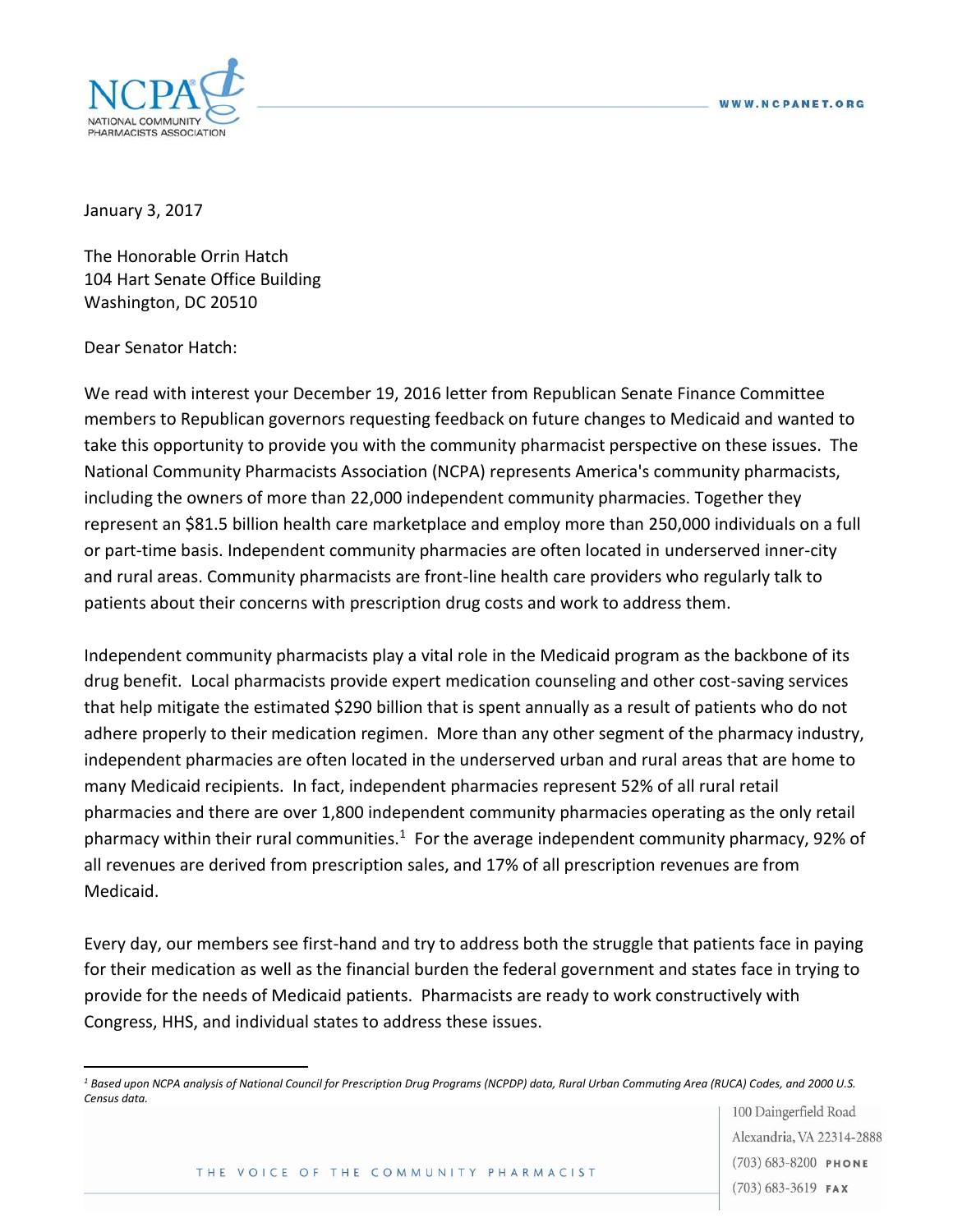As various Medicaid reform proposals are considered that have the potential to trim or modify how covered services are provided, NCPA would like to present the following guiding principles that should be incorporated in any Medicaid overhaul to ensure cost savings and successful patient outcomes.

## **Prescription Drug Coverage is Vital for Medicaid Recipients to Stave Off Costly Downstream Medical Interventions; Therefore, Pharmacy Networks Should Allow the Participation of Any Willing Pharmacy.**

NCPA maintains that prescription drug coverage is an essential component to the Medicaid program and should never be considered an optional benefit. The savings that a state may realize by severing access to prescription medications are likely to be eclipsed by the downstream medical interventions necessary to treat beneficiaries who have had to forgo their medications necessary to control a variety of life-threatening chronic conditions. Likewise, restrictive pharmacy networks would have a negative impact on beneficiary access to prescription medications and generate confusion. Therefore pharmacy networks should allow the participation of "any willing pharmacy" or any pharmacy willing to accept the terms and conditions of the contract.

One concept that is increasingly discussed is that of the potential cost savings that could be realized by increased beneficiary cost sharing. We do believe that increased cost sharing can help create incentives for beneficiaries to use more cost-effective drugs. However, under current Medicaid regulation, pharmacists must provide prescription services to Medicaid patients regardless of whether they can pay the copay. This reduces the potential of differential copays to encourage the use of more cost-effective drugs. While federal law currently allows states to require payment of these copays as a condition of receiving such prescriptions, most states have not exercised this authority. We support increased beneficiary cost sharing in the form of prescription copays if they were to be mandated by law to be paid. If not, limited savings would be realized from this opportunity.

## **Pharmacists Play a Key Role in Managing Care for High-Cost Medicaid Enrollees and Access to Faceto-Face Pharmacist Interaction Must be Maintained**

Community pharmacists play a critical role in caring for Medicaid beneficiaries, especially the one percent of all beneficiaries who account for 25% of expenditures. This high-need subset of patients who typically suffer from more than one chronic condition, benefit greatly from one-on-one interaction with a community pharmacist. The community pharmacist can provide critical advice and guidance to these patients who need instruction and reinforcement of optimal medication use and can emphasize the importance of medication adherence. Beneficiary access to mail order pharmacy care services is not of equal value to face-to-face interaction with a pharmacist. In fact, the 2011 CVS Caremark Trend Report states that face-to-face counseling by local pharmacists is two to three times more effective at ensuring that patients adhere to their medication regimen than any other type of intervention. In addition, Medicaid beneficiaries as a demographic group are more transient than the rest of the population which makes mail order pharmacy services at times inappropriate.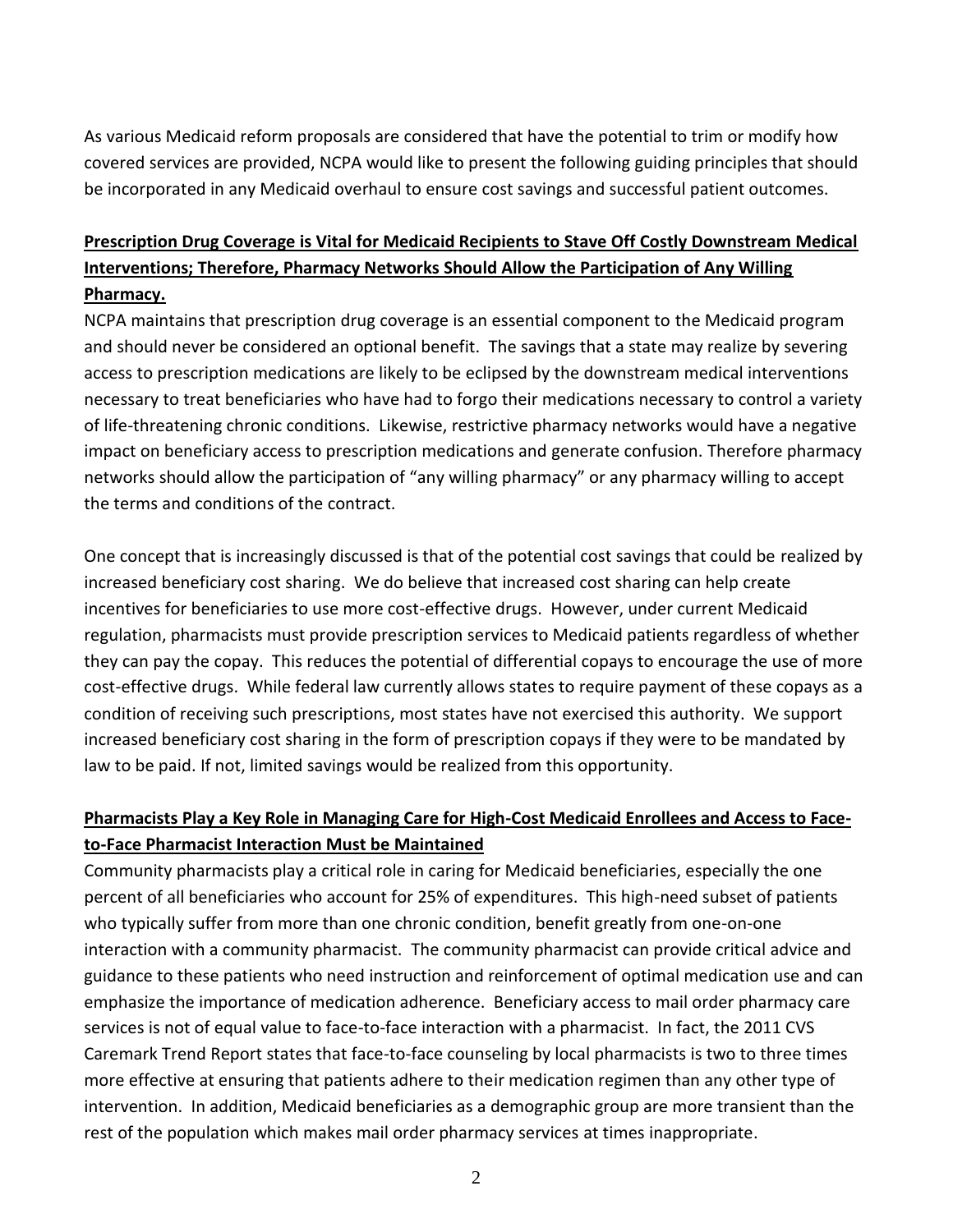## **Community Pharmacists Serve As Safety Net Health Care Providers and Currently Provide Needed Services and Related Savings**

Community pharmacists are the most accessible health care provider available to members of the public. In addition to being available to answer medication and health-related questions from members of the public without an appointment, most community pharmacies also provide additional patient-care services. In fact, the National Governors Association (NGA) released a white paper in 2015<sup>2</sup> encouraging states to better integrate pharmacists into the health care delivery system based on the significant role pharmacists can play in helping patients manage chronic disease. In addition, the following statistics demonstrate just how pharmacy services can provide savings and contribute to patient health. For example:

- **The average independent community pharmacy has a generic dispensing rate of 82%**
- **67% of independent community pharmacies offer immunizations**
- **70% offer medication synchronization services (for patients that take multiple medications, ensuring that these medications are on the same refill schedule)**
- **65% offer home/work delivery for added convenience**
- **31% offer collaborative practice agreements (with other health care providers) to better manage a patient's chronic conditions**
- **10% offer transitions of care programs—decreasing the total cost of care and 30-day hospital readmissions**

## **If a Managed Care Organization (MCO) is Utilized to Administer a State Medicaid Program, the State Must Retain Meaningful Oversight**

While a number of states have turned to managed care organizations (MCOs) with the touted goal of MCOs increasing access to care and reducing overall costs, many Medicaid directors have discovered that this result is not easily achieved. Without the appropriate level of state oversight, an MCO program can actually result in higher overall costs—particularly as the MCO adds an additional "layer" of administrative cost. Specifically, states must demand inspection and audit rights of their MCO as well as of the MCO's contractors and subcontractors. It is critical that the state be able to audit and inspect the Pharmacy Benefit Manager (PBM) that the MCO utilizes to manage the prescription drug benefit to ensure that the PBM is passing along Medicaid manufacturer rebates to the state. Particularly with regard to Medicaid pharmacy services, it is essential that the state maintain program oversight and pharmacy program integration with other health care services. The state must also ensure that protections are in place for the fair treatment and reimbursement of pharmacy. Specifically, states should stipulate to MCOs that pharmacy networks be "any willing pharmacy" and utilize the fee-for-service Medicaid pharmacy

 $\overline{a}$ 

<sup>2</sup> *The Expanding Role of Pharmacists in a Transformed Health Care System*. The National Governors Association; January 2015